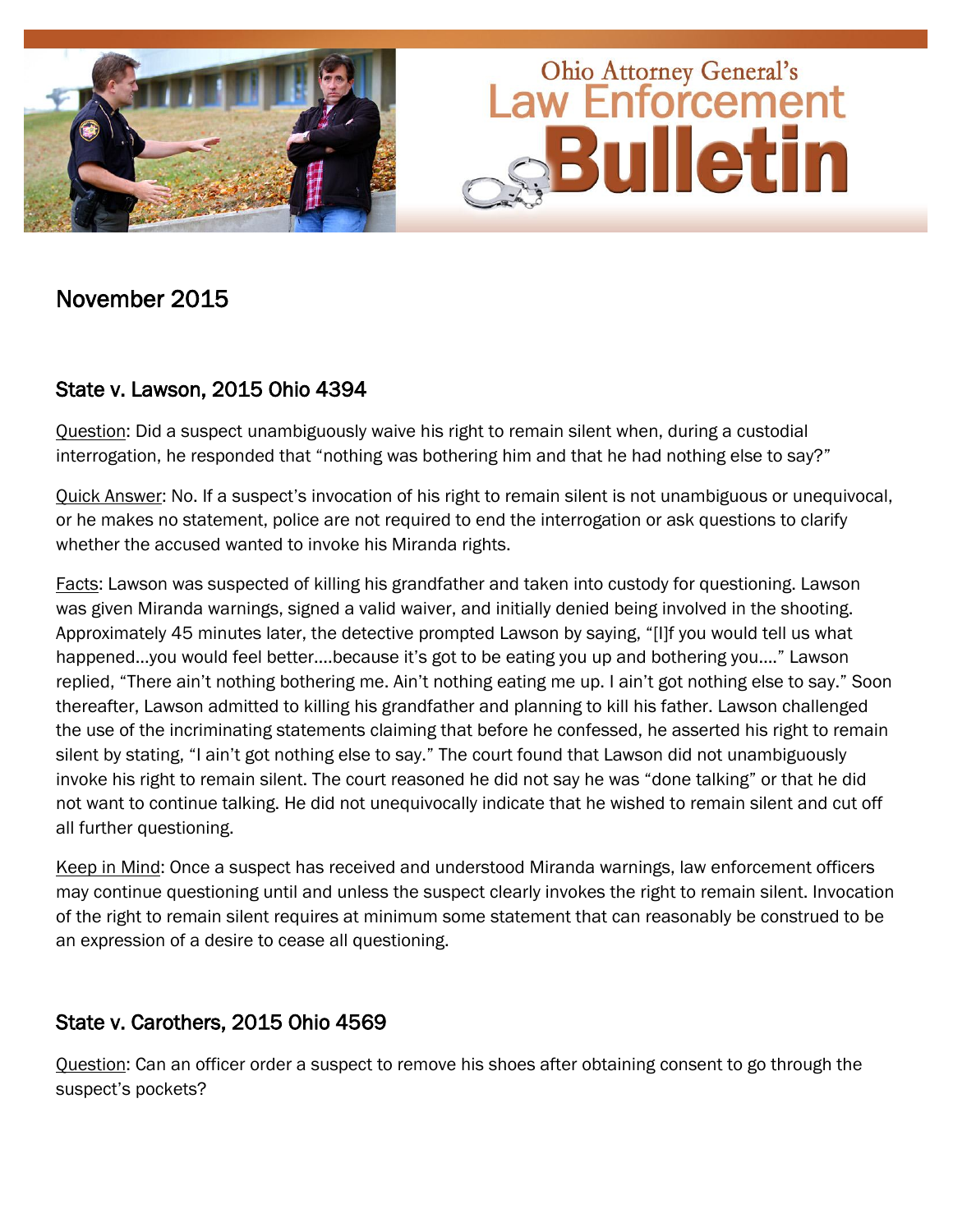Quick Answer: No. Consent must be voluntary and take into consideration the totality of the circumstances. An order by police to remove shoes was held to be nonconsensual and outside the scope of consent given to search a suspect's pockets.

Facts: Carothers was a passenger in a car stopped for crossing a double yellow line. While one officer dealt with the driver who was suspected of using narcotics, another officer sought to get consent from Carothers to search the car, which belonged to Carothers. Carothers consented to the search and officers had both occupants exit the car. Officers told Carothers they were going to pat him down for weapons and asked him if he had anything in his pockets they needed to know about. Carothers responded "no," and officers asked if they could go through his pockets in order to make sure. Carothers said "yes, that's fine." No contraband was discovered, but officers then ordered Carothers to take off his shoes. Carothers sought to suppress the drugs recovered in his shoe, claiming he did not give consent to the removal or search of his shoes. The court noted that consent to search must be voluntarily given and is determined based on the totality of the circumstances. Voluntariness is not demonstrated by a mere submission to a claim of lawful authority. The court concluded that the officer's order for Carothers to remove his shoes was outside of Carothers' consent to search and the drugs were therefore suppressed.

Keep in Mind: Consent can be limited or withdrawn by the person granting it. Unless another exception to the search warrant requirement is present that would allow continued searching, officers must be mindful and abide by such limitations or withdraws.

### State v. Mabry, 2015 Ohio 4513

Question: During a Terry pat down, can an officer unbutton a suspect's pants in order to retrieve suspected contraband from shorts worn underneath his pants?

Quick Answer: Yes. The doctrine of plain feel allows an officer to lawfully seize an object if he has probable cause to believe that the item is contraband.

Facts: While on patrol, an officer stopped two men for jaywalking in a high-crime area where several robberies had taken place as well as homicides and drug investigations. During the course of a lawful Terry pat down for weapons, the officer could see and feel bulges in Mabry's pants pocket. When the pat down search was complete, the officer asked Mabry if he could go into his pockets and remove the contents, to which Mabry responded, "yes." When the officer reached into Mabry's pants pocket he felt a cellphone, identification card, and a plastic bag containing gel capsules. He was unable to remove the bag of gel capsules as they were located in a shorts pocket worn beneath the suspect's pants. Based on his training and experience, the officer immediately recognized that the gel capsules were illegal contraband, specifically heroin. Mabry challenged the officer's retrieval of the capsules from his shorts that were underneath his pants. The court upheld the seizure, noting "[u]nder the plain feel doctrine, the physical features of the article which are revealed to the officer through his sense of touch must cause the identity of the article, and from that its criminal character, to be immediately apparent to the officer".

Keep in Mind: Officers need not be *absolutely positive* that the item is contraband. Instead, it must be probable. In other words, it is more likely than not that the article is contraband, and this determination must be immediately apparent to the officer.